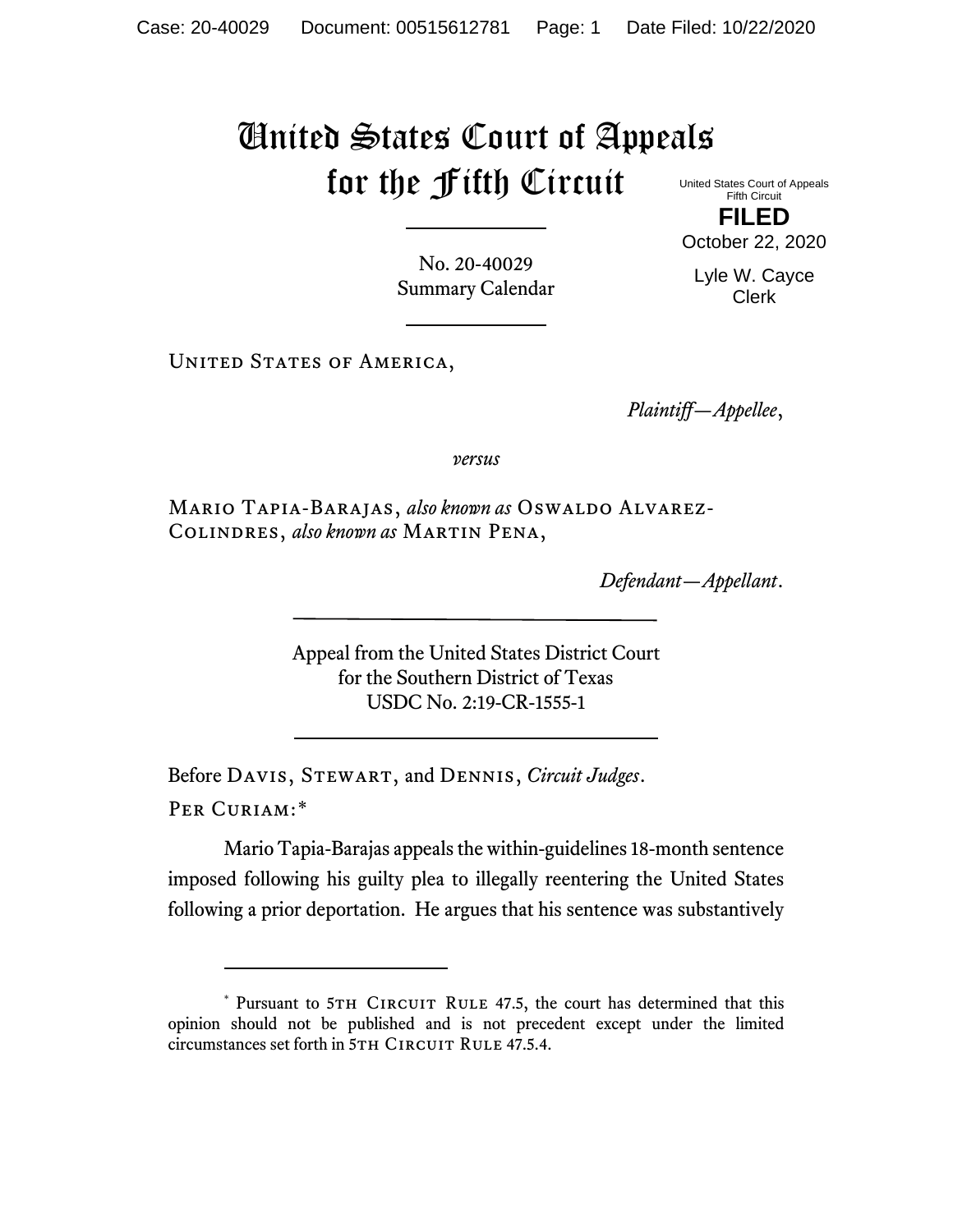## No. 20-40029

unreasonable because it was greater than necessary to achieve the goals of 18 U.S.C. § 3553(a). He also contends that the district court erred by considering his bare arrest record. Although he frames this in terms of substantive reasonableness, we have considered this issue in terms of procedural error. *See United States v. Harris*, 702 F.3d 226, 229 (5th Cir. 2012).

We review the unpreserved challenge to the consideration of the bare arrest record for plain error. *See Puckett v. United States*, 556 U.S. 129, 135 (2009); *United States v. Williams*, 620 F.3d 483, 493 (5th Cir. 2010). The district court did not expressly refer to or rely on Tapia-Barajas's bare arrest record at sentencing. Further, even if the court had clearly or obviously erred, Tapia-Barajas does not even allege that, but for the court's consideration of his bare arrest record, he would have received a lesser sentence. Thus, he has not demonstrated reversible plain error. *See Puckett*, 556 U.S. at 135.

In another unpreserved claim of procedural error, Tapia-Barajas suggests that the district court "categorically refuse[d] to consider" the applicable guidelines sentencing range, and he conclusionally asserts that "[t]he district court abused its discretion by not properly calculating the punishment range under the guidelines, amendments and policy statements of retroactivity." He has abandoned these arguments by failing to adequately brief them. *See United States v. Scroggins*, 599 F.3d 433, 446-47 (5th Cir. 2010); *see also* Fed. R. App. P. 28(a)(8). In any case, they are flatly contradicted by the record.

By arguing for a four-month sentence in the district court, Tapia-Barajas preserved his claim that his 18-month sentence is substantively unreasonable. *See Holguin-Hernandez v. United States*, 140 S. Ct. 762, 766- 67 (2020). The within-guidelines sentence imposed here is entitled to a